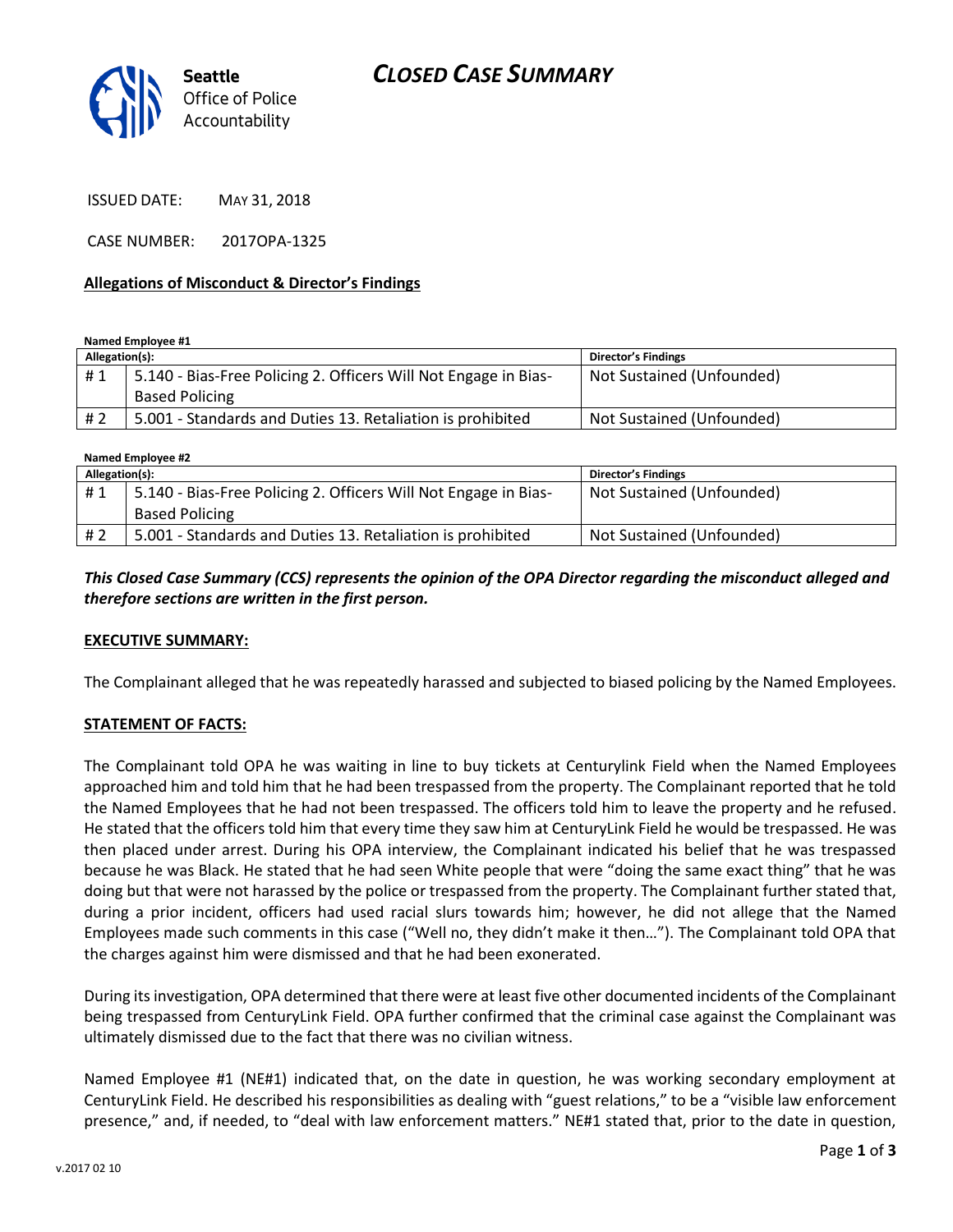



OPA CASE NUMBER: 2017OPA-1325

he had arrested the Complainant on a number of previous occasions, each time for trespassing at CenturyLink Field. NE#1 had personally witnessed CenturyLink Field staff inform the Complainant that he was permanently trespassed from that location. NE#1 stated that he informed Named Employee #2 (NE#2), who he was working with, that the Complainant was on the property and that he had previously been trespassed. They then together approached the Complainant, informed him that he was trespassed, and asked him to leave the property. The Complainant refused and, when NE#1 again asked him to leave, he swore at NE#1. NE#1 asked him to leave a third time and the Complainant again swore and said something along the lines of: "go fuck yourself" or "fucking arrest me then." NE#1 asked him to leave a fourth time and when the Complainant swore at him again and did not leave, NE#1 placed the Complainant under arrest.

NE#2 was also working secondary employment at CenturyLink Field on the date in question. He stated that his role was to "assist the civilian security," which included "ensuring that the ticket scalpers do their business off of Century Link's property." NE#2 told OPA that the Complainant was "one of our…known ticket scalpers" that had been trespassed from the property. NE#2 indicated that when he observed the Complainant, he knew that he was prohibited from being at CenturyLink Field. NE#2, after interacting with the Complainant, made the decision to place him under arrest. This was the second time NE#2 had arrested the Complainant for trespassing; however, he had also given him warnings on a number of previous occasions.

## **ANALYSIS AND CONCLUSIONS:**

## **Named Employee #1 - Allegation #1** *5.140 - Bias-Free Policing, 2. Officers Will Not Engage in Bias-Based Policing*

SPD policy prohibits biased policing, which it defines as "the different treatment of any person by officers motivated by any characteristic of protected classes under state, federal, and local laws as well other discernible personal characteristics of an individual." (SPD Policy 5.140.) This includes different treatment based on the race of the subject. (*See id*.)

While the Complainant alleged that the Named Employees engaged in biased policing, both of the Named Employees denied doing so. From my review of the record, I find no indication that the Complainant's arrest was based on bias. Instead, the Complainant was arrested based on the fact that he had been trespassed numerous times by CenturyLink Field and had been told to stay off this property in the future. The Complainant was given multiple opportunities to leave the property without being arrested and he declined to do so. I moreover see no evidence in the record proving the Complainant's assertion that he was targeted for law enforcement activity while similarly situated White individuals were not.

For these reasons, I recommend that this allegation be Not Sustained – Unfounded as against both Named Employees.

Recommended Finding: **Not Sustained (Unfounded)**